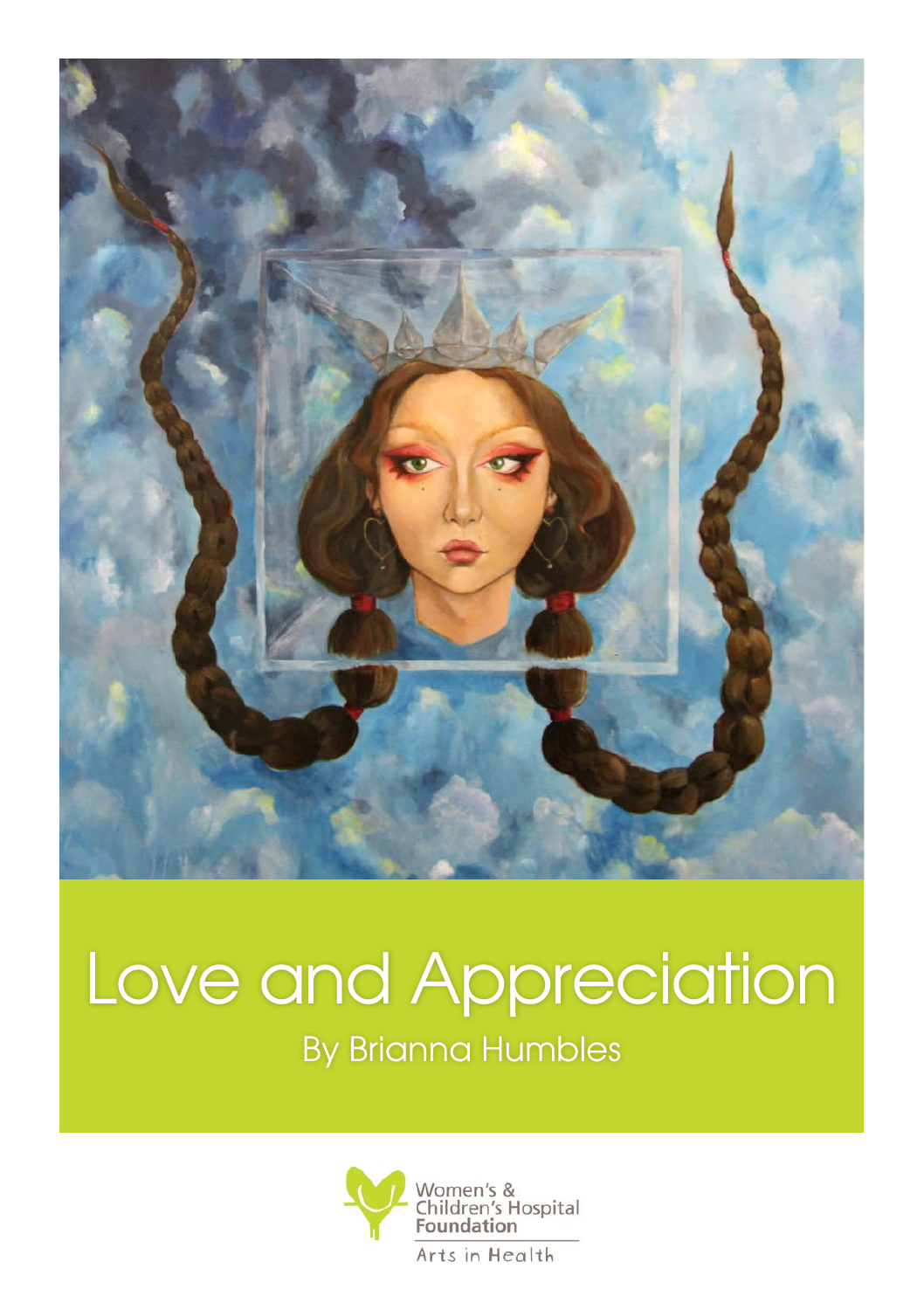Twenty-five-year-old Adelaide artist Brianna Humbles knows the Women's and Children's Hospital well. Born prematurely with a cleft palate Brianna has spent much time in the Cleft and Craniofacial Unit undergoing countless procedures and regular appointments.

From an early age Brianna has struggled with her identity - "*I viewed my own personal opinion of myself based on what others had thought of me, it's taken a very long time to be comfortable with who I see in the mirror*".

## *Brianna's art practice has been a critical mechanism to explore her identity and symbolism.*

Brianna studied painting at the Adelaide College of the Arts and Flinders University graduating in 2018 with a Bachelor's Degree in Creative Arts, Visual Arts. Her preferred medium is oil paints because of the media's extended drying time, softness, and bendable qualities. Always keeping a journal at the ready to sketch and record her thoughts, Brianna also works with watercolour and acrylic paints.

"*I feel that sometimes I care too about much what other people think of me, I am always in my head thinking about the 'what if's' and 'what could have been' moments, instead of enjoying what's right in front of me because of this I never take the opportunity to love 'me' and appreciate myself, my talent, and myself worth.*"

*This exhibition Love and Appreciation is a series of paintings that visually represent small details about Brianna, - "a collection of works that showcase both visible and non-visible facts about myself and the little things I like."* 

Cleft and Craniofacial SA, (C&CSA -formerly known as Australian Craniofacial Unit) consists of a multi-disciplinary team including craniofacial surgeons, anaesthetists, speech pathologists and nurse consultants who specialise in providing excellence in care for children and young people with complex craniofacial conditions. C&CSA plays a big role in training and developing surgeons from units across the country and overseas and stays connected to patients throughout their lives.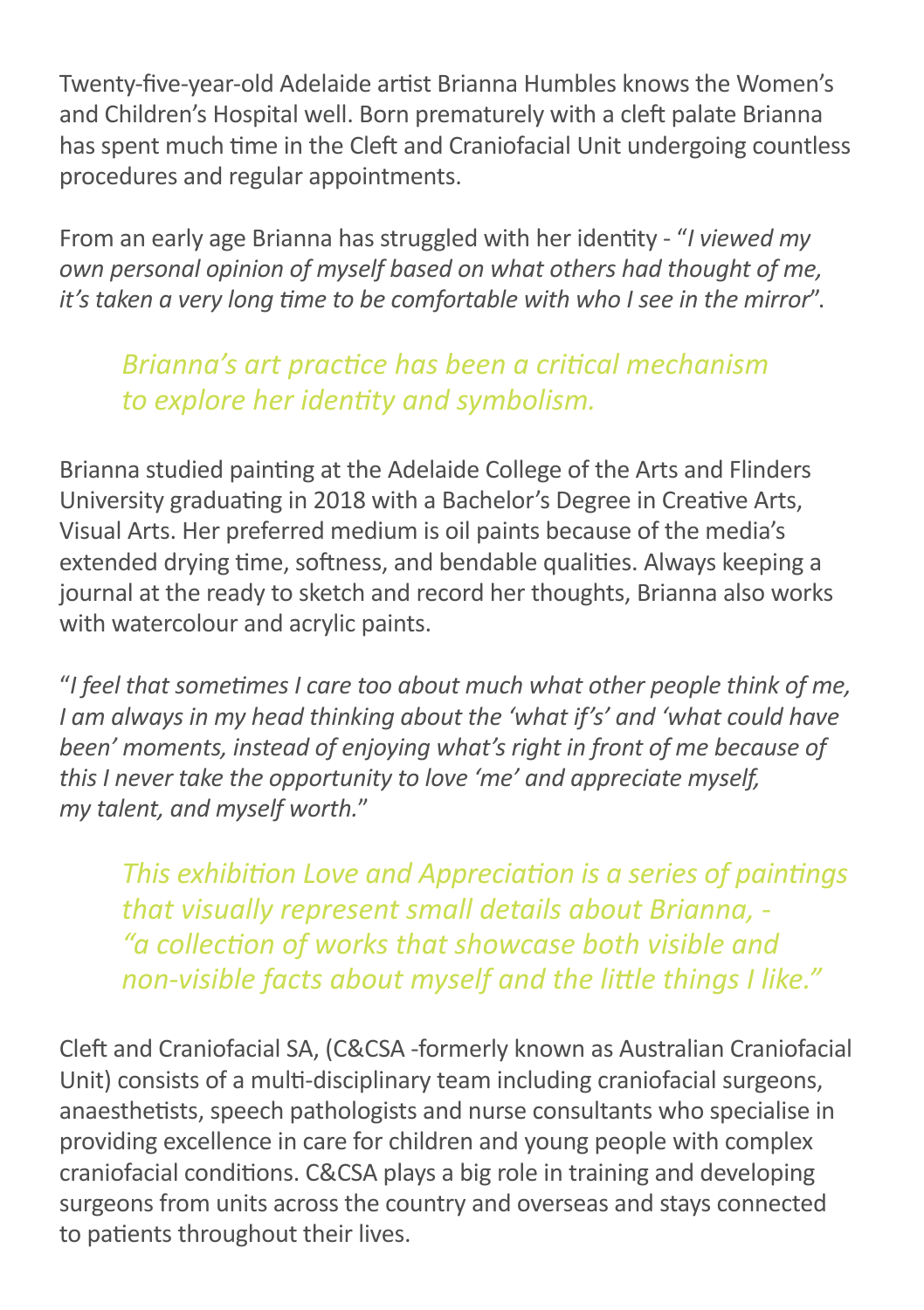



Image top left: detail of *Reflections*  Image top right: portrait of Brianna Humbles Image bottom: detail of *Money Honey 6*

Arts in Health is thrilled Brianna has returned to the Hospital once again, this time to share her inspiring and powerful exhibition with the Hospital community.

See more of Brianna's work on Instagram: **@briannahumbles\_artist**